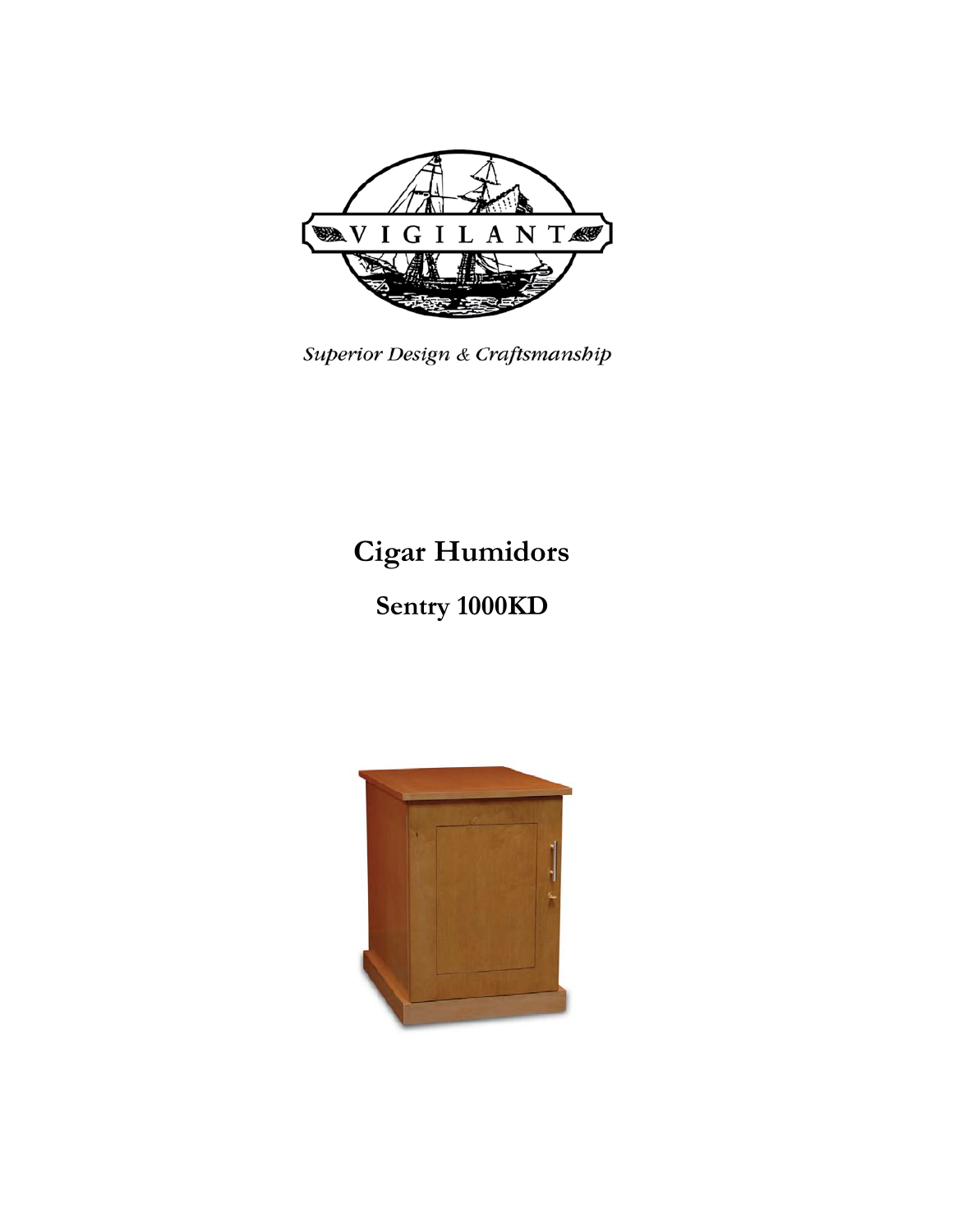Congratulations! You have purchased a superior cigar humidor. These humidors have been specifically designed to properly store and display your cigars. Please call toll free 888.812.4427 if you have any questions or problems.

- Tools Required: **1988** Philips Head Screw Driver
	- Power Drill
	- 1/8" Drill Bit

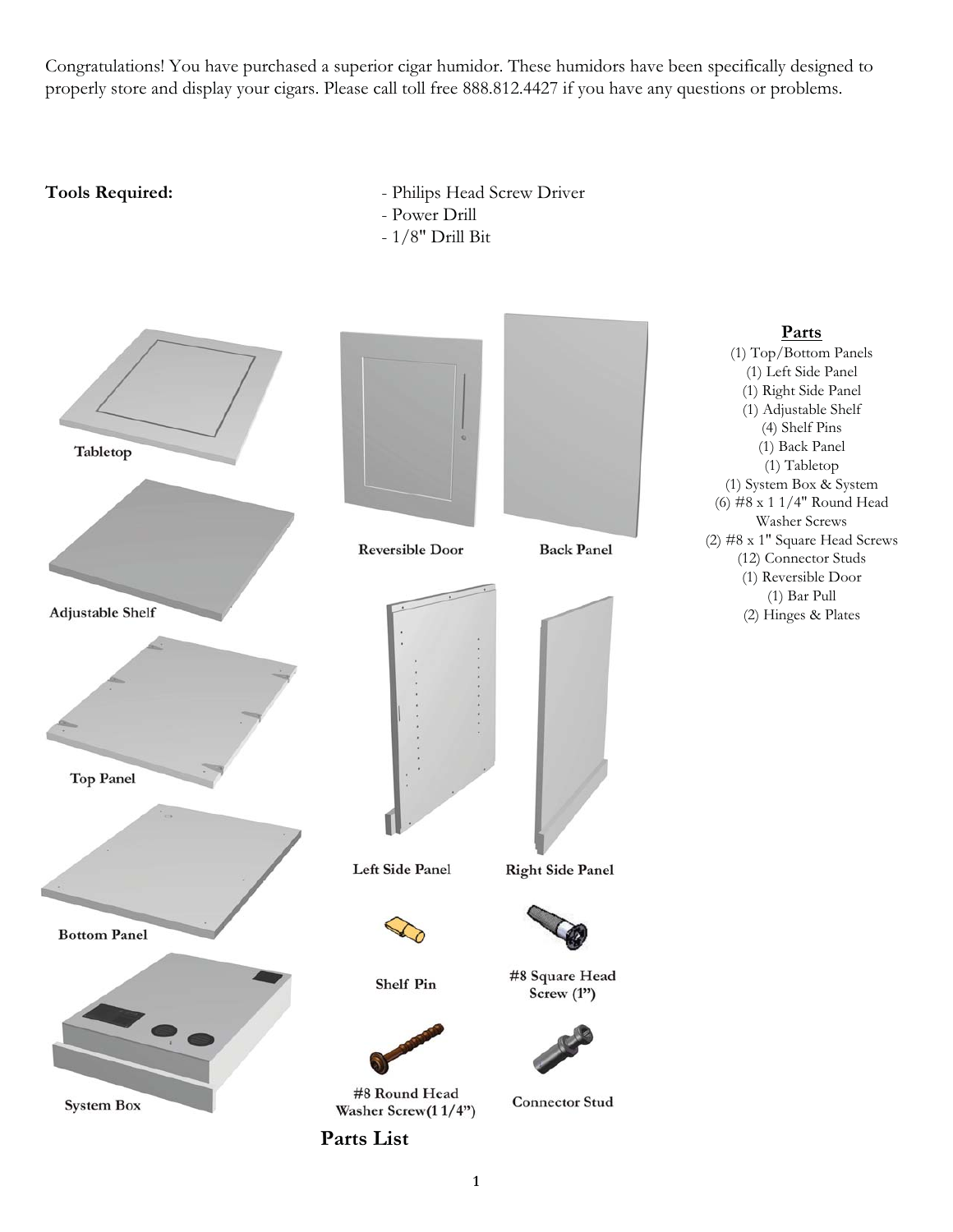## **Exploded View**

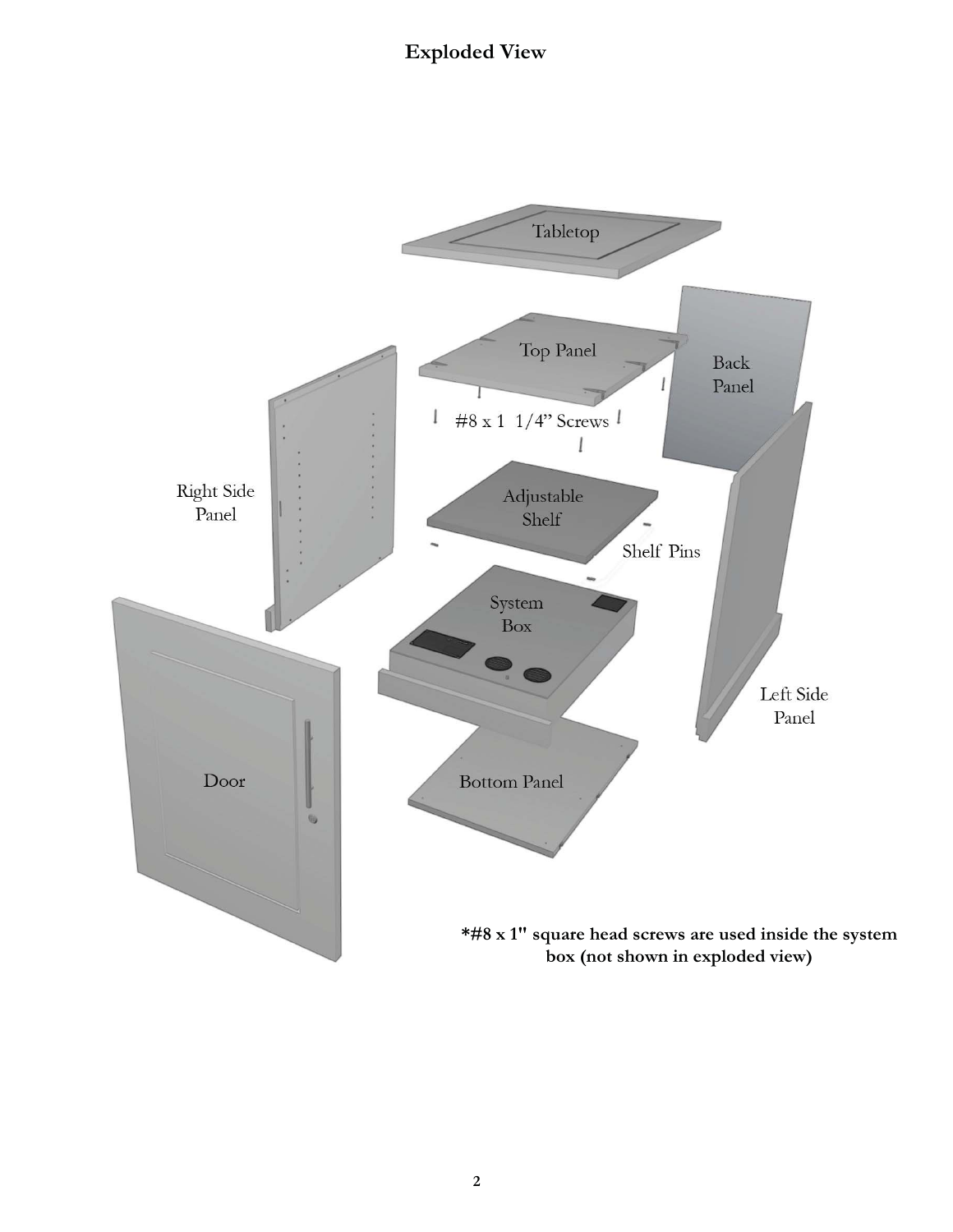# **Steps to Assembly**

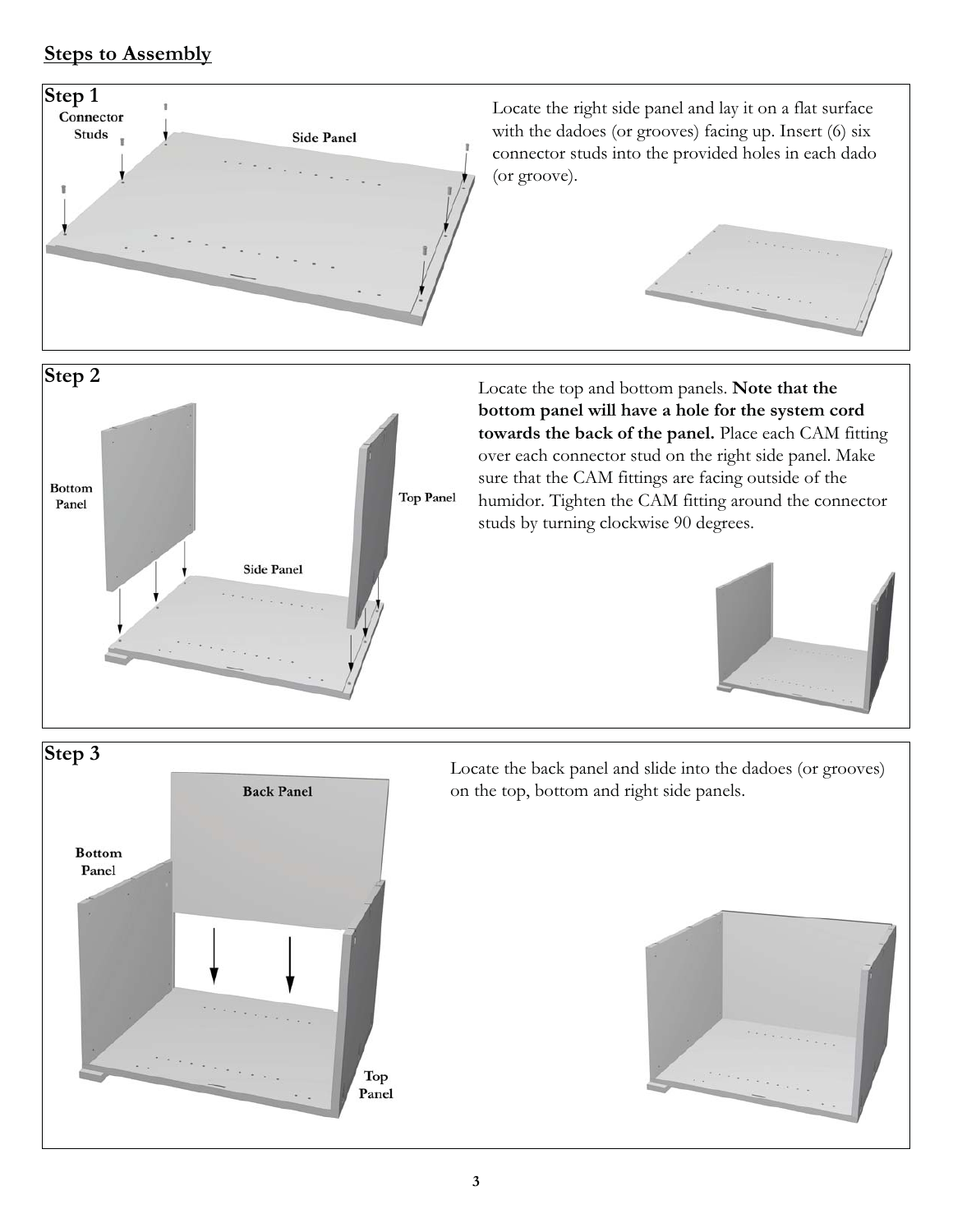



**Step 5 Note: If you purchased a System upgrade, you will need to place the lower hinge in place before sliding your system box into the cabinet. Please view steps 1-2 under the door** 

**installation steps on page 5.**  Stand the humidor upright and slide the already assembled system box into the bottom of the humidor. Secure the system box using the pre-drilled holes and 1" screws provided. **Note: two holes are located on the right side of the system box; one towards the front and the other towards the back. Before securing the system box with screws, make sure the front trim is aligned with side trim.**





Locate the tabletop and place over the top of the humidor. The groove on the bottom side of the tabletop fits right over the top of the humidor. Secure in place with the six round head washer screws provided.

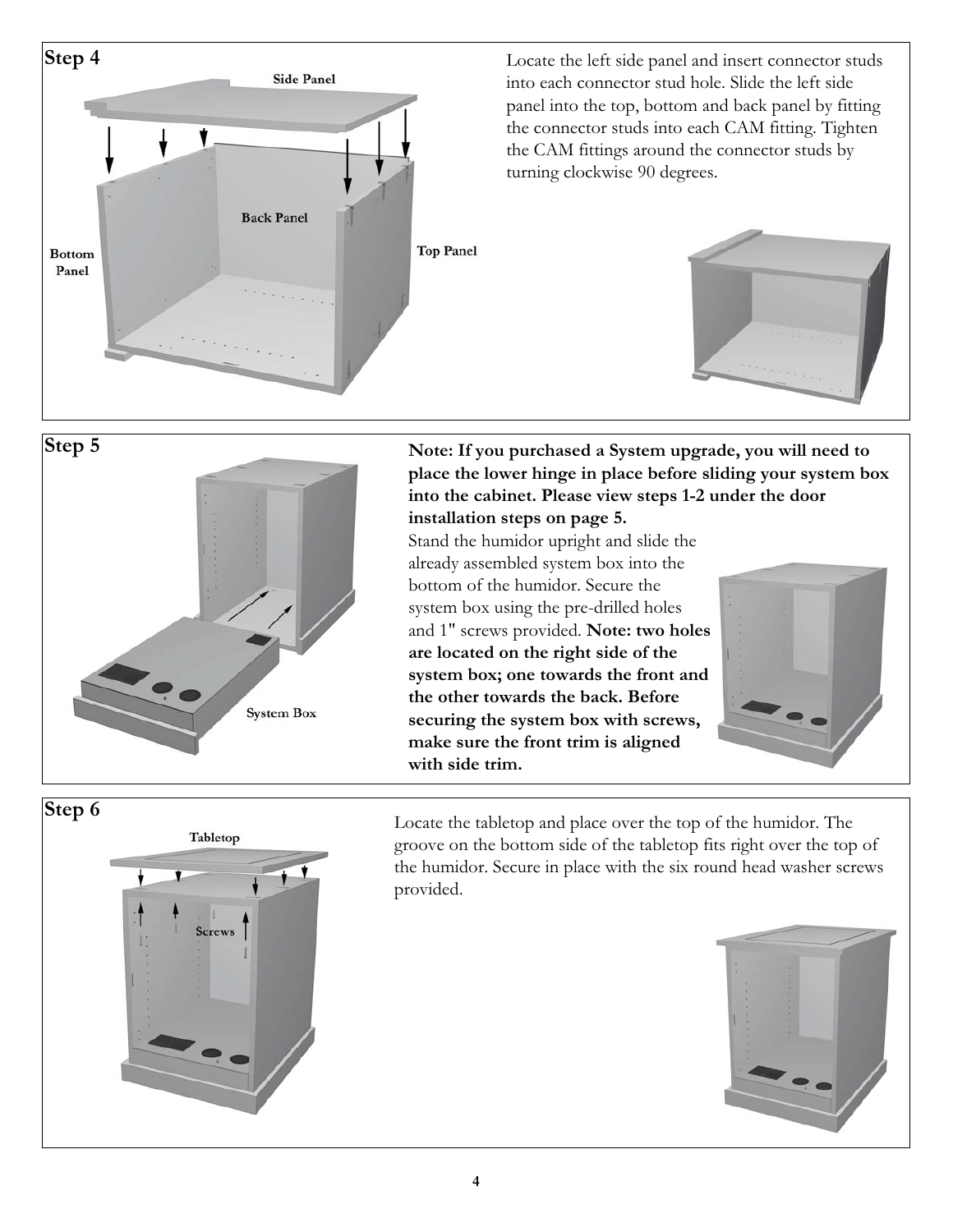

Locate the adjustable shelf and four shelf pins. Insert the shelf pins in the chosen location. Set the shelf on top of the shelf pins so that it rests in the groove on the bottom of the shelf.



## **Steps to Door Intallation**

1. The versatility of the Vigilant hardware allows you to mount your door to the cabinet, hinged left or right. Therefore, you must first determine which side of the cabinet the hinges will be fastened to.

2. Take the first hinge plate with the arrows pointing toward the front of the cabinet and insert the two black pins in the plate into the pre-drilled holes on the side of the cabinet. **Note: the hinge holes do not line up with the shelf pin holes. There is a set at the top and bottom of the cabinet.**

3. Take the second hinge plate and repeat step 2 by inserting the black hinge plate pins into the holes on the bottom of the cabinet, making sure to press the plate firmly against the cabinet side and snap the levers closed.

4. Lay the door on a flat, scratch-free surface with the hinge holes facing up. Take the first hinge, and with rectangular cover plate open, press the round part of the hinge firmly into the holes in the door and snap the rectangular plate closed.

5. Repeat step 4 for the second hinge.

6. Standing the door upright, open the hinges and line them up with the hinge plates on the cabinet.

7. Align the barrel on the inside of the hinge arm with the two teeth on the front of the hinge plate and press the hinge onto the plate by first pushing back then down onto the plate until it snaps into place (**see image 1**).



**Image 1**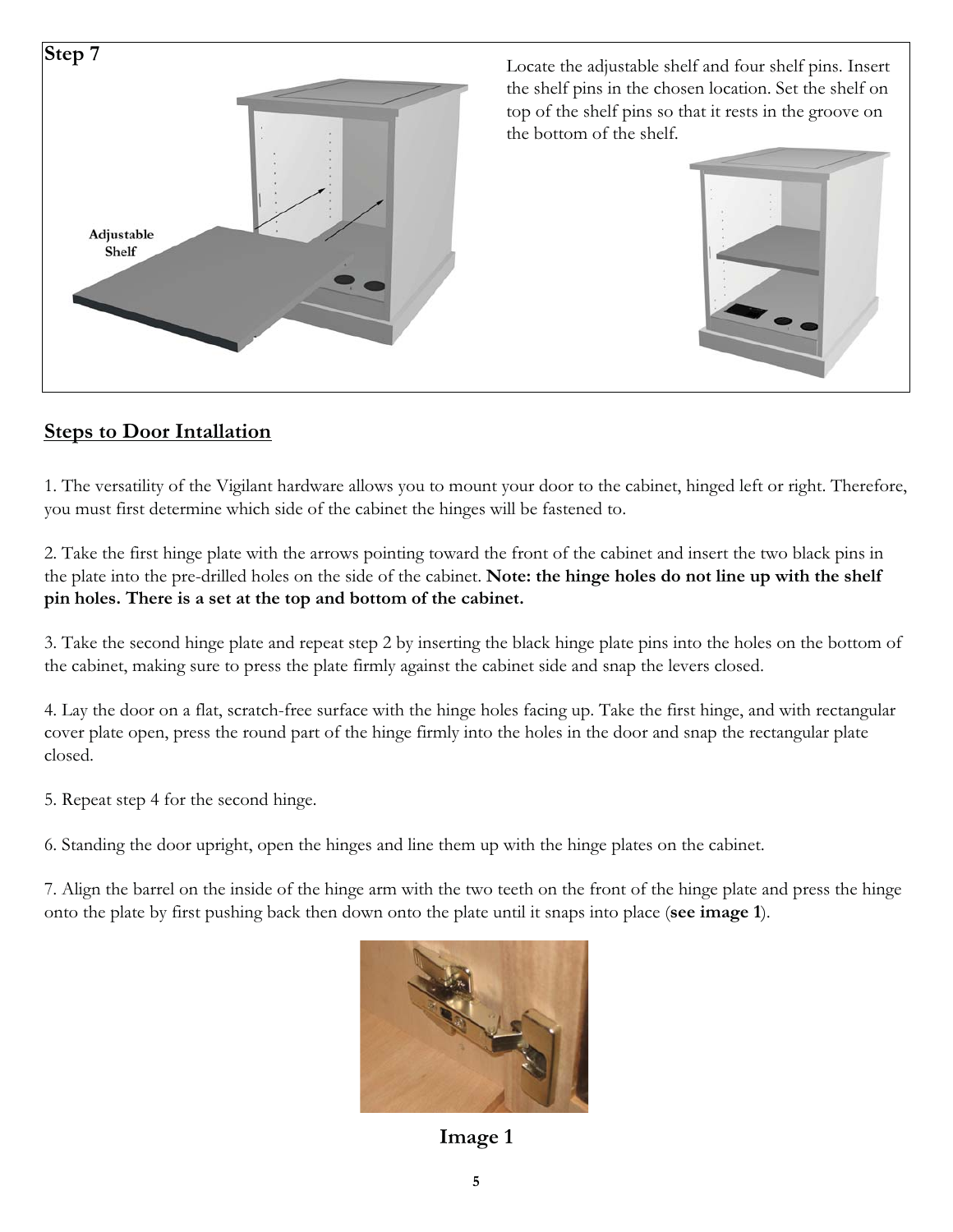8. Repeat for the second hinge. You may need to rotate the adjustment screws on the hinge plates in order to get proper vertical alignment between the two hinges.

9. Close the door and check it for proper alignment. If the door is not closing properly or does not align exactly with the cabinet front then some simple adjustments will be required.

#### Adjusting the door up and down (**See Image 2**)

#### **Moving the door up or down:**

Turn the adjustment screws on the hinge plate to bring the door up or down. Both screws must be adjusted.

#### **Moving the door left or right:**

Turn the adjustment screw on the front of the hinge arm to move the door left or right. Both hinges may require this adjustment in order to get the door square to the cabinet.

#### **Moving the door in or out:**

Turn the adjustment screw on the back of the hinge arm to move the door closer to the cabinet or further away. This may be required in order to get the door to land properly on the cabinet front.

#### **Hinge Adjustment**



**Image 3**

### **Door Pull**

Once your door is installed onto the cabinet, decide where to place the door pull (top, middle, or bottom). Pre-drill a screw hole with a 3/16" drill bit. Be sure to place a scrap of wood on the back side of the door while pre-drilling to prevent the wood from chipping on the opposite side. Attach the door pull with the screw provided.

### **General Maintenance Note**

Please note that the water tray has a sliding panel for access. This allows easy access to the water tray no matter which side the cabinet door is hinged. The sliding panel will slide out underneath the bottom hinge plate.